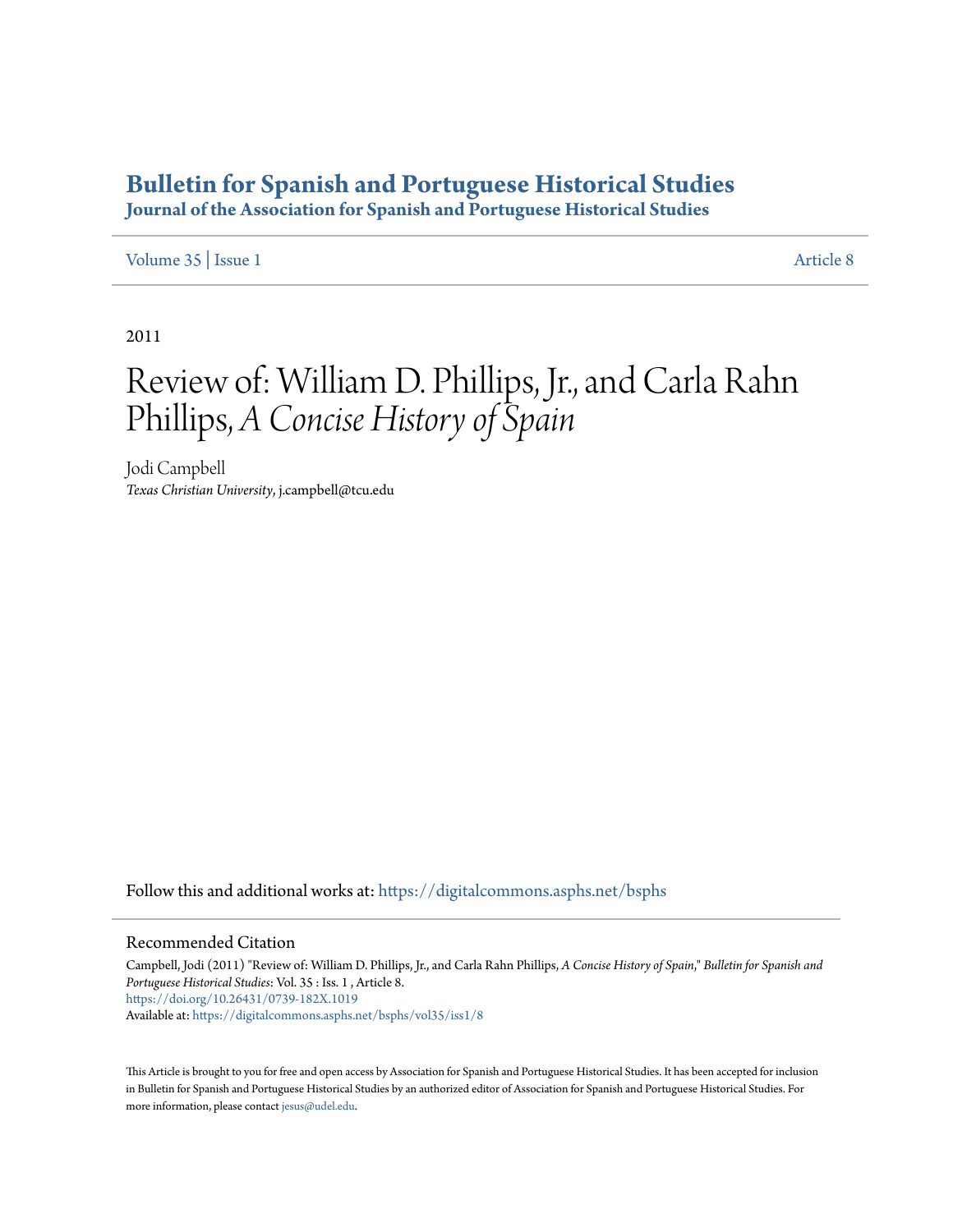Phillips, William D., Jr., and Carla Rahn Phillips. *A Concise History of Spain*. New York: Cambridge University Press, 2010. 345 pp.

In the forty years since the founding of the group SSPHS (now ASPHS), enormous progress has been made in the study, teaching, and popularization of Spanish history in the United States - a course of development also celebrated by this first issue of the new Bulletin for Spanish and Portuguese Historical Studies. One marker of this progress is the rich proliferation of scholarly monographs on nearly all aspects and periods of Spanish history. Still lacking, however, are student-friendly textbook syntheses of this work. Teachers of college-level Spanish history do have a selection of period-specific books from which to choose, but the Phillips's single-volume *Concise History of Spain*, which covers Spanish history from Atapuerca to Zapatero, is a particularly welcome addition to the professorial toolbox. Part of the Cambridge Concise Histories series, this engaging volume demonstrates the modern relevance of a country whose history is often on the fringe of standard Western Civilization courses and therefore not generally familiar to students.

As nearly all general histories of Spain now do, this book immediately tackles the ongoing question of the degree to which "*España es diferente*." The authors acknowledge that Spain is different from the rest of Europe, but in ways that make it particularly worthy of study: its history contains valuable lessons about religious cooperation and conflict, the rise and fall of an empire, and the tension between national unity and the recognition of regional differences. Spain, far from being the neglected tail-end of Europe, is here a "crucial crossroads" between Europe, Africa, the Mediterranean and the Atlantic. The introduction expertly combines a brief sketch of Spain's history and geography with a discussion of its importance in the  $21<sup>st</sup>$  century due to this legacy of economic and cultural interchange, noting for example that Spain boasted the second highest number of tourists in the world in 2007 and is currently the largest European investor in Latin America.

The first two chapters give a clear and concise overview of prehistoric, Celtiberian, Greek, Phoenician, Roman and Visigothic Spain, emphasizing the lasting cultural legacies of each. The third chapter, "Diversity in Medieval Spain," is divided under subheadings that make the material particularly easy to follow, from a description of Muslim Spain through the process of the Reconquest, emphasizing the relative permeability of the shifting frontier between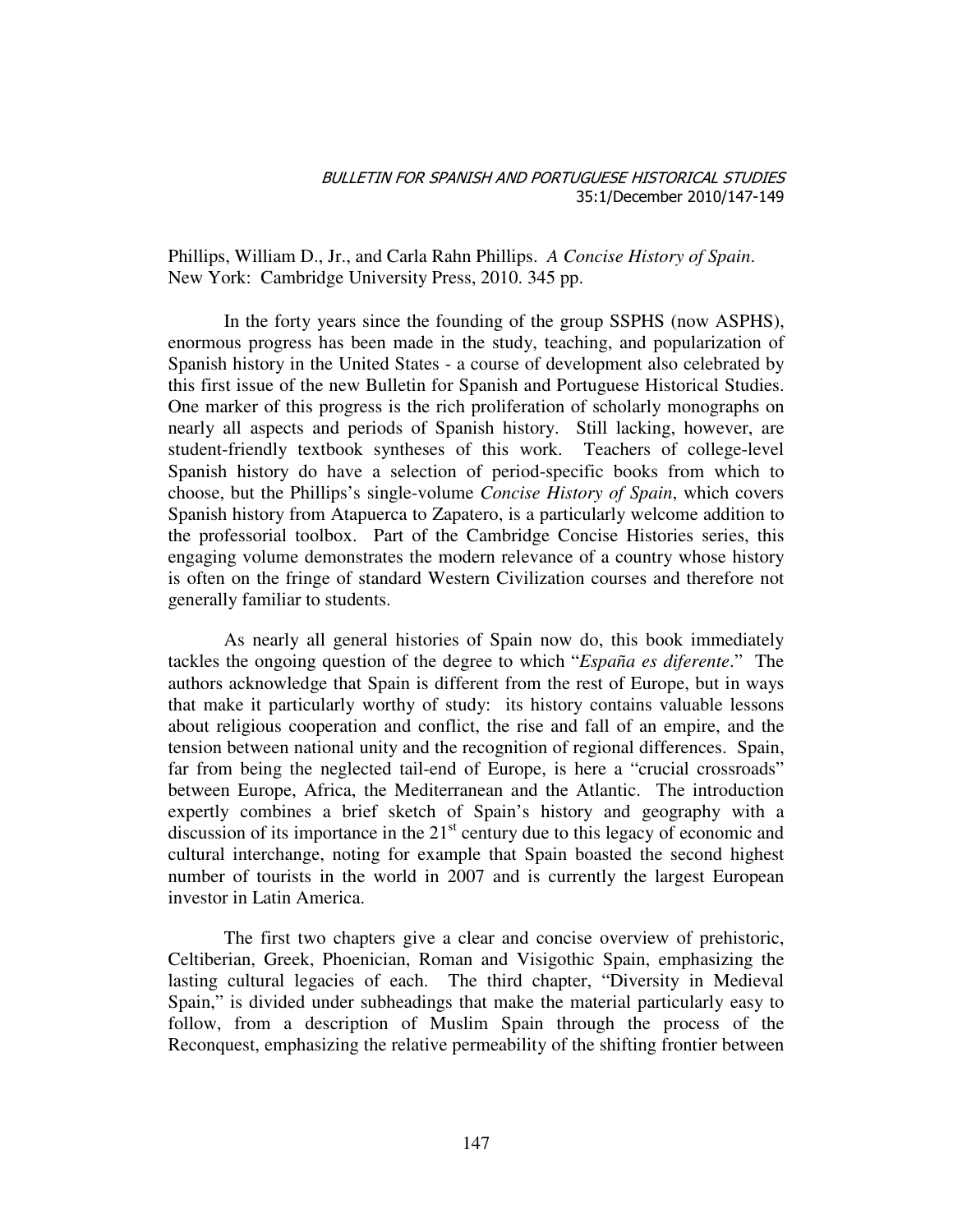Christians and Muslims. Political dynasties, treaties and conflicts receive a generous share of attention both here and in the following chapters, as in the detailed explanation of the union of Aragon and Catalonia and of Pere III's involvements in Sicily in the  $13<sup>th</sup>$  century.

The fourth chapter places Spain in the context of its international engagements in the late medieval and early modern periods. This orientation sets the Columbus story against a clear background of longstanding commercial relations with North Africa, northwest Europe, and throughout the Mediterranean. The authors' scholarly interests are reflected in a section on the wool industry of Castile and its geographical, commercial and political implications. The theme of internal power struggles is also dominant, with a nuanced discussion of ongoing negotiations between the crown and other interest groups (nobles, towns, the church). The fifth chapter, "Spain as the first global empire," is the heart of the book and substantially longer than the other chapters, covering the accession of Charles I to the Napoleonic invasion. However, it abandons the subdivisions that organized the previous chapters, favoring instead a chronological approach that moves rather dizzyingly from one topic to another – for example, from the siege of Saint-Quentin to Philip II's marriage to Mary Tudor, to the establishment of a new capital in Madrid, to the prohibition of Protestants, Jews and Muslims from settling in the colonies, in the space of only two pages.

Chapter Six clearly establishes the origins of liberal-conservative conflict that would characterize the nineteenth and early twentieth centuries in Spain, in a carefully nuanced discussion of conflicting issues such as the importance of preserving religious values, limiting the political power of the church, maintaining the privileges of the nobility, the desire for greater political participation, tensions between civilian and military leadership, the promotion of free trade vs. the protests of landowners and industrialists, and the influence of powerful local political bosses. The final two chapters outline the successes and failures of the Spanish republic, the roots of the civil war, and the sources (both internal and external) of support and resistance to the Franco regime. Ending on a justifiably optimistic note of establishing Spain as a successful "European, democratic, and multi-cultural" nation, the authors return to the theme of the country's international significance today as a bridge between Europe, the Islamic world, and Latin America.

The writing of any region's entire history in such a brief volume involves judicious selection and limitation. The theme of political power is dominant, with an emphasis on individual rulers and diplomatic relationships, supported by an appendix listing rulers and dynasties. The influence of physical geography and varieties in regional culture is recognized throughout. While the authors